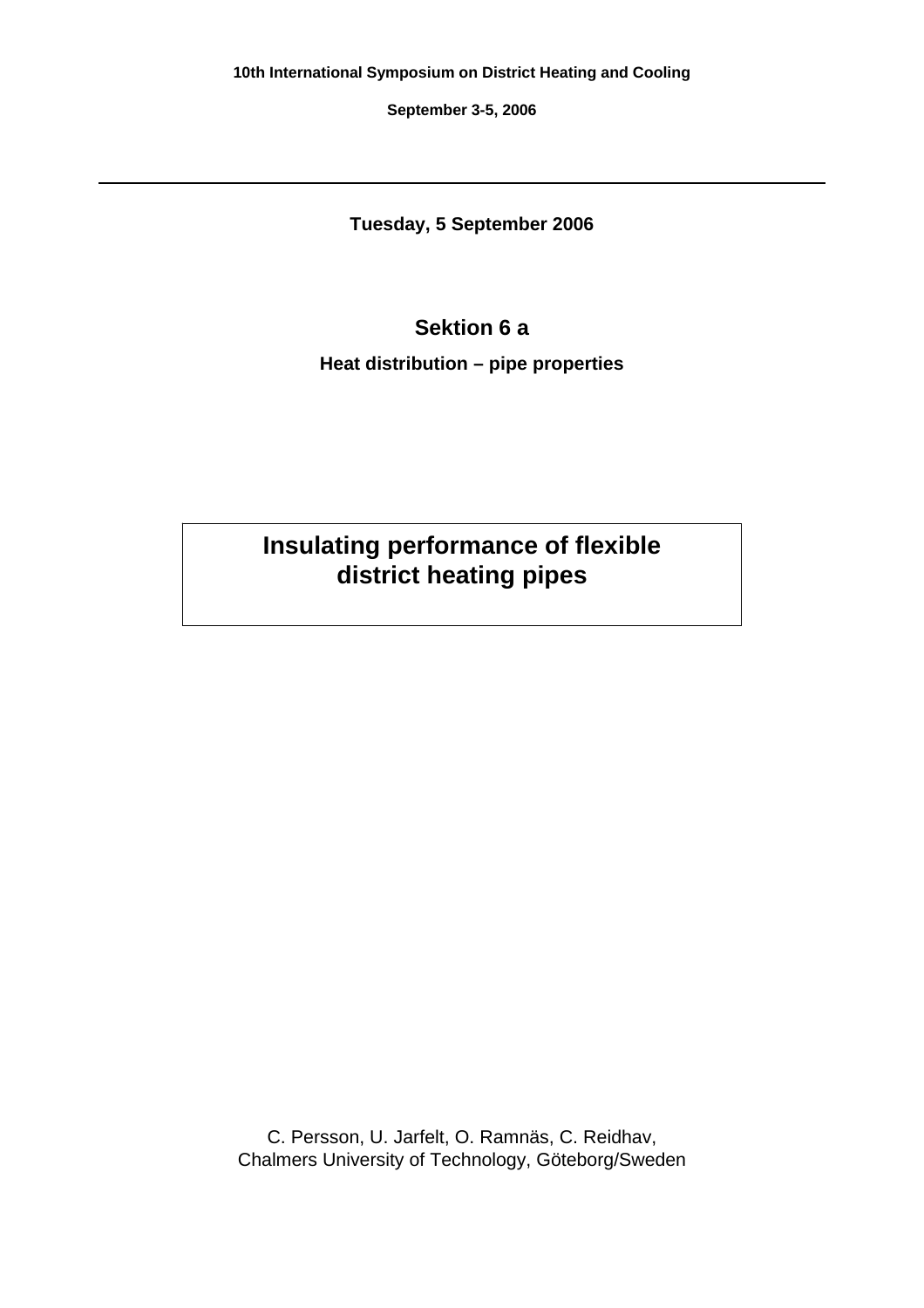# **Insulating performance of flexible district heating pipes**

 $Camilla$  Persson $<sup>1</sup>$ </sup> camilla.persson@chalmers.se

Charlotte Reidhav<sup>1</sup> charlotte.reidhav@chalmers.se

> Ulf Jarfelt $<sup>1</sup>$ </sup> ulf.jarfelt@chalmers.se

Olle Ramnäs $2$ oramn@chalmers.se

<sup>1</sup>Department of Building Technology <sup>2</sup>Department of Chemical Environmental Science Chalmers University of Technology SE- 412 96 Göteborg, Sweden

# **ABSTRACT**

Flexible district heating pipes made of a copper service pipe, semi-flexible polyurethane foam and a low density polyethylene (LDPE) casing are widely used today. The bendable quality of flexible district heating pipes allows them to be produced and used in long lengths – thereby resulting in fewer pipe joints - and to overcome obstacles in the ground. As a result of the facilitated ground work, flexible pipes are often used when connecting detached houses to district heating systems. The distribution heat losses are considerable in these areas and there is at present no standard regulating the thermal properties of flexible pipes.

The insulation capacity of polyurethane foam decreases over time due to diffusion of gases (air and blowing agents) into and out of the foam. The change in cell gas content over time was measured and thereby the decrease of insulation capacity could be calculated.

The results show that the insulating performance of flexible pipes differs from that of straight pipes. The insulation capacity decreases more rapidly for flexible pipes, mainly due to gas transport in air gaps between the foam and the copper service pipe. The cell gases have a higher diffusivity in semi-flexible polyurethane foam compared to rigid polyurethane foam which also contributes to the faster ageing process.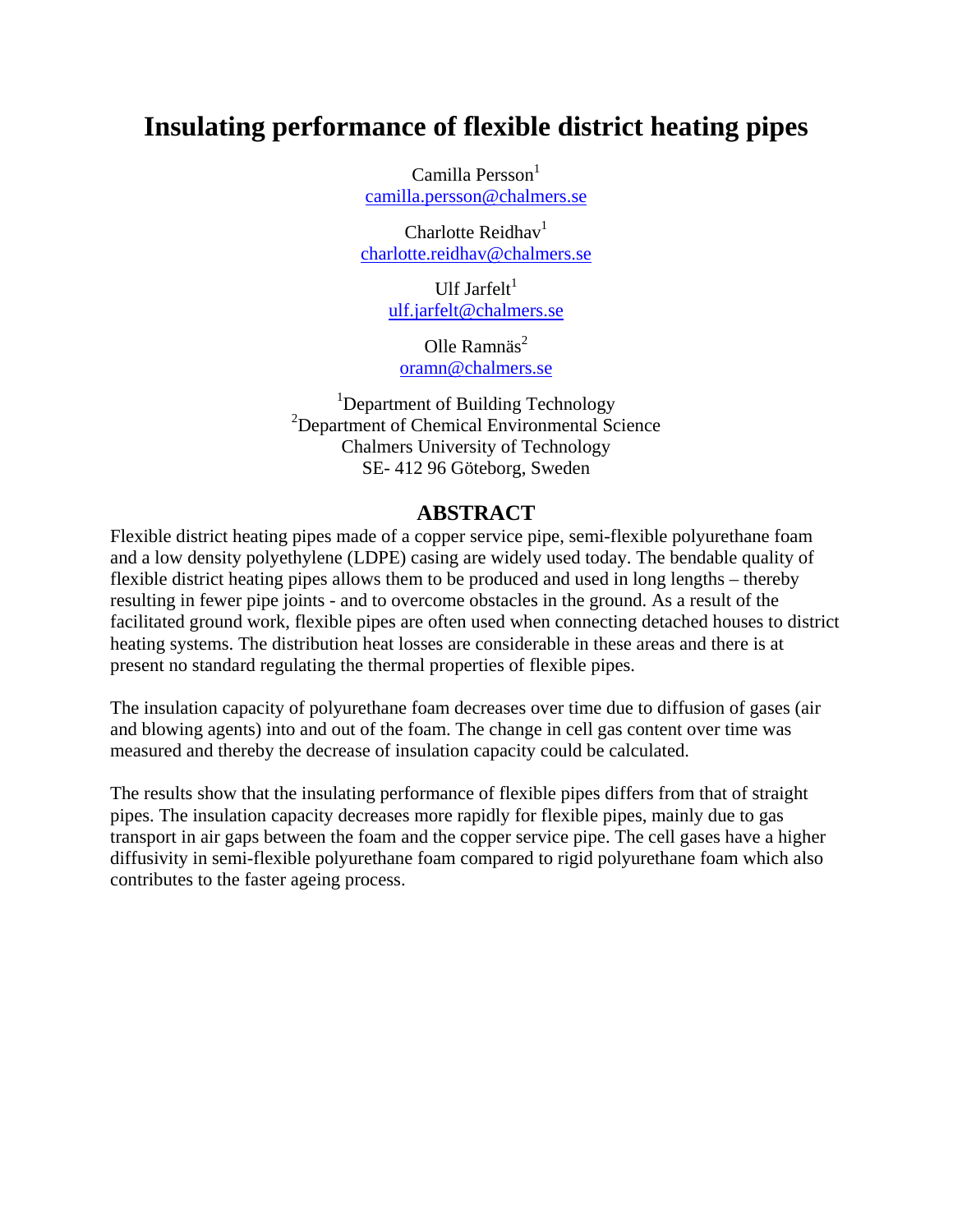# **1. INTRODUCTION**

The bendable quality of flexible district heating pipes allows them to be produced and used in long lengths – thereby resulting in fewer joints – and to overcome obstacles in the ground. Today, flexible pipes are widely used when connecting areas with detached houses to district heating systems due to the facilitated pipe laying compared to straight pipes.

The flexible pipe construction is composed of more flexible materials compared to traditional straight pipes. A frequently used flexible pipe construction has a copper service pipe, insulation of semi-flexible polyurethane foam and a low density polyethene (LDPE) casing. European regulations regarding flexible pipes' technical functions, corresponding to those of straight pipes, EN 253, are being developed. Thus, there is at present no standard regulating the thermal properties of flexible pipes.

The long term thermal properties of flexible district heating pipes were investigated in an introductory study by Reidhav [1]. The results showed that the insulating performance of flexible pipes differ from that of straight pipes. The insulation capacity of the polyurethane foam decreases over time due to diffusion of cell gases (carbon dioxide and cyclopentane) out of the foam and of air (oxygen and nitrogen) into the foam. This ageing process of the foam is faster for flexible pipes compared to that for straight pipes. The report by Reidhav [1] was the startingpoint of the present study where the thermal properties for flexible pipes have been further investigated.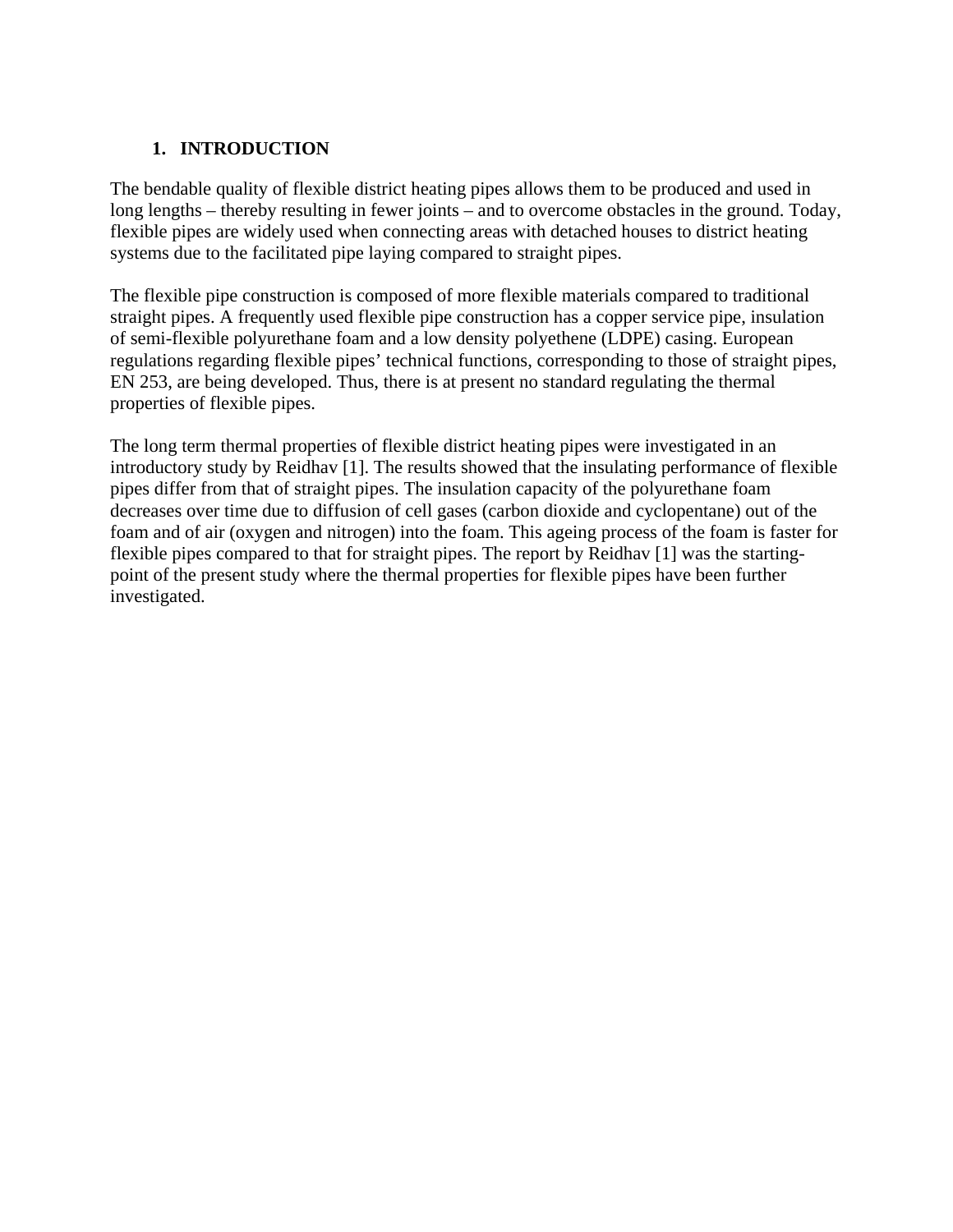# **2. EXPERIMENTAL**

#### **2.1 Diffusion of cell gases in the semi-flexible polyurethane foam**

The diffusion of gases in the semi-flexible polyurethane foam was studied according to a method earlier described [2]. Cylinders of foam were cut out from the pipe described in paragraph 2.2. Aluminium plates were glued onto the ends of the cylinders in order to prevent longitudinal diffusion. The cylinders were stored at room temperature. The cell gas compositions of the cylinders were analysed [3] at different time intervals and the effective diffusion coefficients were calculated according to [2]. The calculated coefficients are shown in Table 1.

# **2.2 Diffusion of cell gases in the flexible pipe assembly**

The diffusion of gases in a flexible pipe construction was studied by measuring the cell gas composition of the semi-flexible polyurethane foam at different positions (0.1, 0.5, 1.0, 2.25 and 3.5 m) from the open pipe end and after different times. The pipe construction consisted of a copper service pipe with a diameter of 22 mm and an LDPE casing with a diameter of 90 mm. The pipe was insulated with semi-flexible polyurethane foam and it had a diffusion barrier made of aluminium foil inside the casing. The pipe was manufactured and delivered coiled on a roll. The pipe was cut in 7 m long pieces at the beginning of March (=week 0, about 6 weeks after manufacturing). The pieces closest to the pipe ends were disposed. The remaining pieces were straightened to imitate the conditions in field. The initial cell gas content of the flexible polyurethane foam was analysed for one pipe piece, thus establishing the initial cell gas content (week 0), while the remaining pieces were stored at room temperature and analysed after 6, 13, 28 and 44 weeks of storage.

The cell gas content was determined according to [2]. In this method, foam cylinders are ground in a special equipment and the released cell gases are analysed by gas chromatography. This method gives the total cell gas pressure and also the shares of each gas such as the share of cyclopentane, carbon dioxide, oxygen and nitrogen. The results of the analyses are shown in Figure 1.

#### **2.3 Air-gaps along the pipe**

To investigate if any air-gaps existed between the copper pipe and the foam or between the casing and the foam, short pieces of the pipe (0.3 m) were immersed into dyed water with the intention to penetrate and colour the air-gaps. The experimental set-up and a photo of a crosssection of the foam are shown in Figure 2.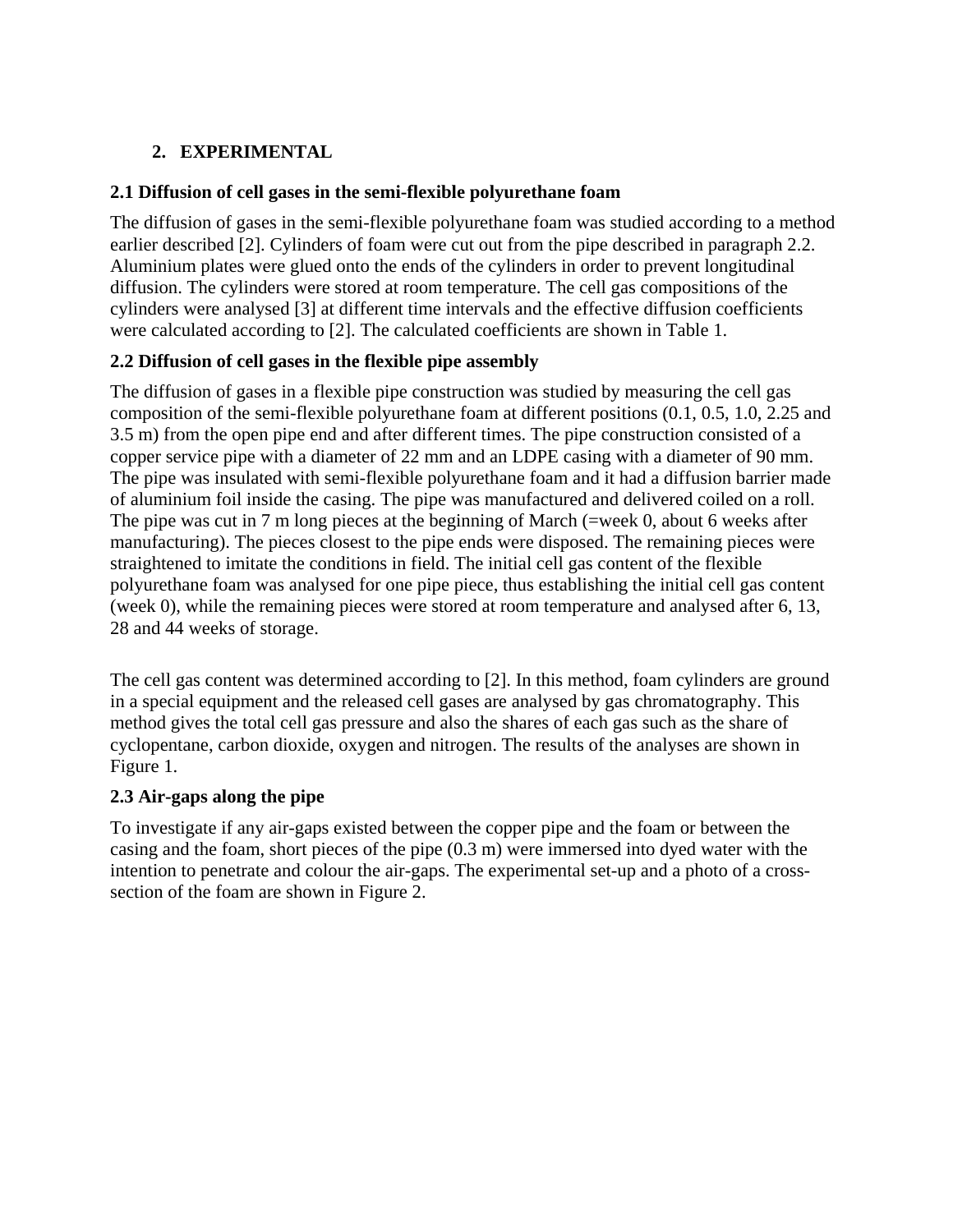# **3. RESULTS AND DISCUSSION**

#### **3.1 Diffusion of cell gases in the semi-flexible polyurethane foam**

The effective diffusion coefficients of cell gases in semi-flexible polyurethane foam at room temperature are shown in Table 1 and compared with diffusion coefficients for rigid foam given in literature.

| Table 1. Effective diffusion coefficients of gases in semi-flexible and rigid polyurethane foam at |  |  |  |  |
|----------------------------------------------------------------------------------------------------|--|--|--|--|
| room temperature $(23^{\circ}C)$ .                                                                 |  |  |  |  |

| Cell gas       | Effective diffusion coefficient in polyurethane foam<br>$[10^{-13} \text{ m}^2/\text{s}]$ |                   |  |  |  |
|----------------|-------------------------------------------------------------------------------------------|-------------------|--|--|--|
|                | Flexible pipe                                                                             | Straight pipe [4] |  |  |  |
| Cyclopentane   | 30                                                                                        | 0.6               |  |  |  |
| Carbon dioxide | 2000                                                                                      | 500               |  |  |  |
| Nitrogen       | 80                                                                                        | 25                |  |  |  |
| Oxygen         | 600                                                                                       | 150               |  |  |  |

The effective diffusion coefficients of carbon dioxide, nitrogen and oxygen are about 3-4 times higher in semi-flexible polyurethane foam than in rigid polyurethane foam. The difference between the coefficients of cyclopentane in the two types of foam is even greater. Thus, the gas transport is faster in semi-flexible polyurethane foam compared to that in rigid foam.

Assuming only longitudinal diffusion in the foam and using the diffusion coefficients presented in Table 1, calculations show no influence of the open pipe end at distances  $\leq 6$  cm from the open pipe end for semi-flexible foam and <4 cm for rigid foam after 44 weeks of storage. Thus, the measured increase of the partial pressure of nitrogen in the semi-flexible foam of a pipe, from about 3 kPa to 22 kPa along the whole pipe length after 44 weeks (see Figure 1) can not be explained by longitudinal diffusion.

#### **3.2 Diffusion of cell gases in the flexible pipe assembly**

The change of the partial pressures of the cell gases over time at different positions is shown in Figure 1. The figure shows the partial pressures in the foam cells at different positions from the open pipe end.

The partial pressures of oxygen and nitrogen are almost constant over all the pipe length. There is however, an additional increase of the partial pressures close to the pipe end, detectable up to approximately 0.5 meters from the open pipe end. The partial pressures have increased continuously and are expected to increase until equilibrium with air.

The partial pressure of cyclopentane remained almost constant at about 20kPa during the study.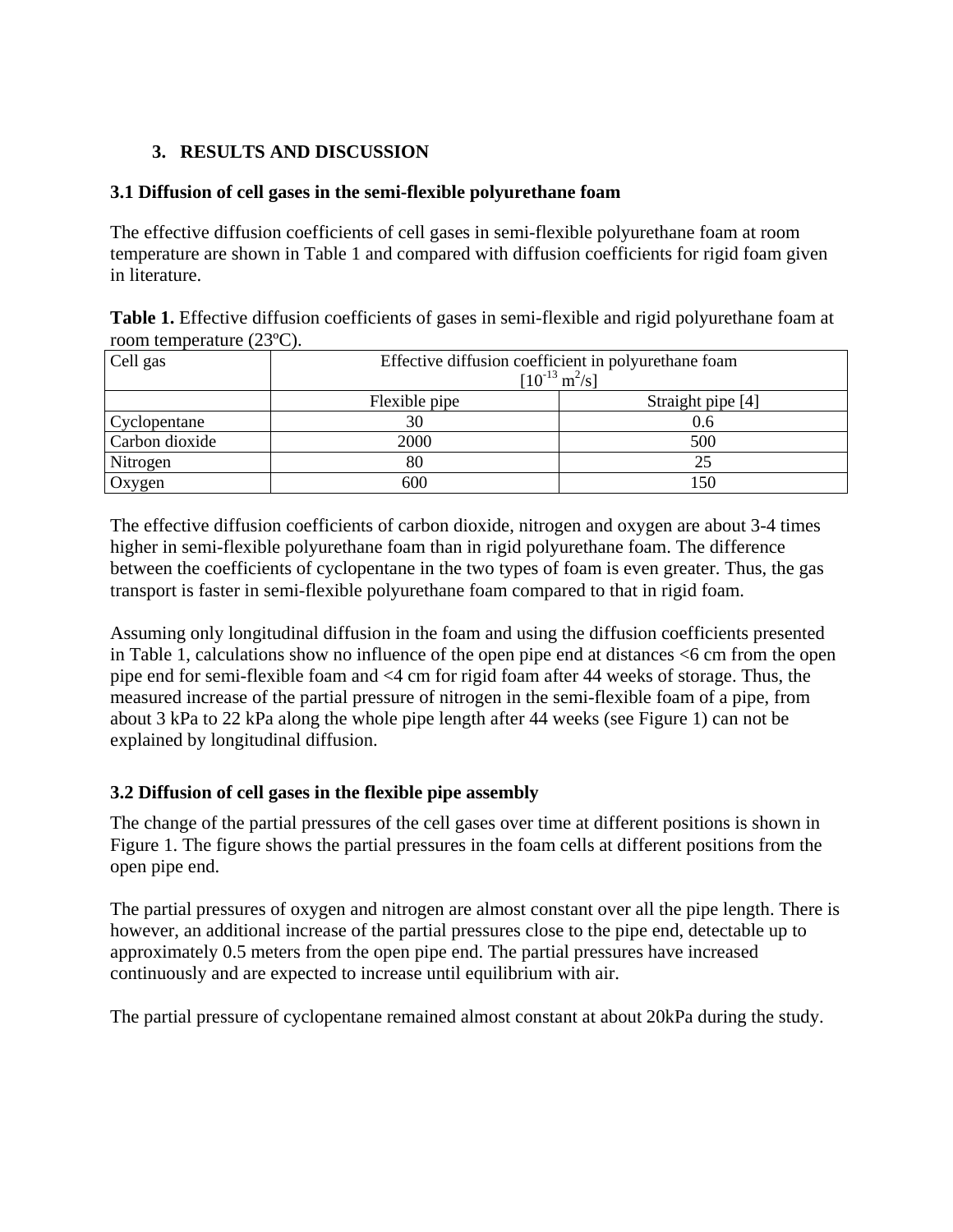

**Figure 1**. Change of partial pressure of nitrogen, oxygen and carbon dioxide in a semi-flexible polyurethane foam over time at different positions from the open end of the pipe assembly (22 mm copper pipe, 90 mm casing) at room temperature.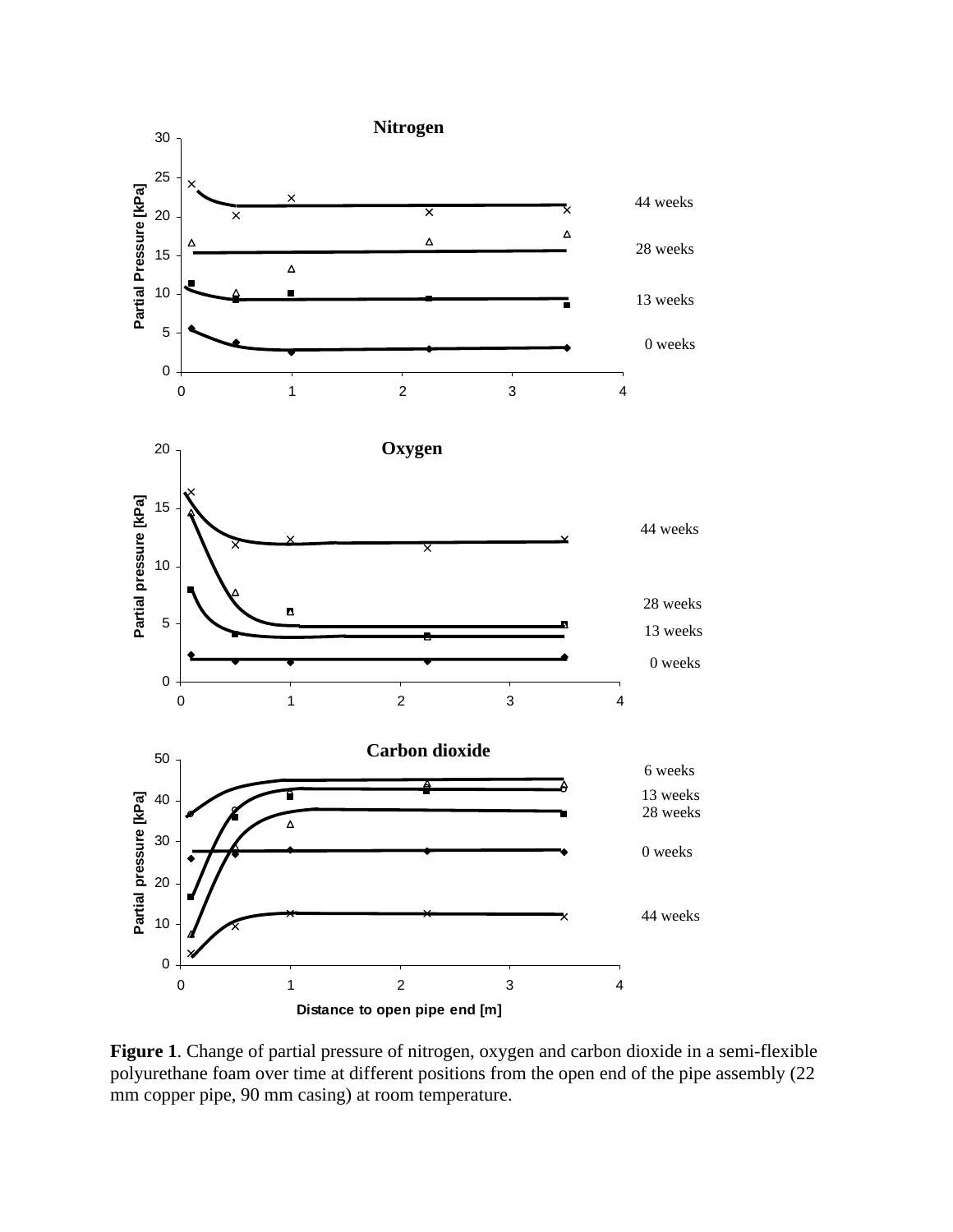The behaviour of carbon dioxide, shown in Figure 1, differs from that of oxygen and nitrogen. During the first six weeks the partial pressure increases from around 28 kPa to 44 kPa and remains at this level until a reduction can be observed after 13 weeks of storage. The increase of carbon dioxide depends on the reaction between water and isocyanate that was not complete after normal time. This behaviour is sometimes observed for newly manufactured district heating pipes according to our experience. The initial increase of carbon dioxide is thus an effect of a chemical reaction that produces carbon dioxide in the foam. Apart from this, the behaviour is similar to the other gases with an almost constant increase/decrease over the total pipe length and an additional increase/decrease at the pipe end.

The constant increase/decrease of all the four cell gases over the pipe length can not depend on radial diffusion through the casing. The pipe has a non–permeable diffusion barrier made of aluminium foil inside the casing. The efficiency of this diffusion barrier has been confirmed in tests at elevated temperature.

Thus, the rapid change of cell gas content can not be ascribed to radial diffusion through the casing or, as earlier mentioned, it can not either be ascribed to longitudinal diffusion.

# **3.3 Air-gaps along the pipe length**

The experimental study where a short pipe sample was immersed into dyed water demonstrated the presence of air gaps between the service pipe and the foam as shown in Figure 2. Dyed water had penetrated the air-gaps between the foam and the service pipe to the water level, about 25cm, during less than one day. No penetration of dyed water was observed between the foam and the casing.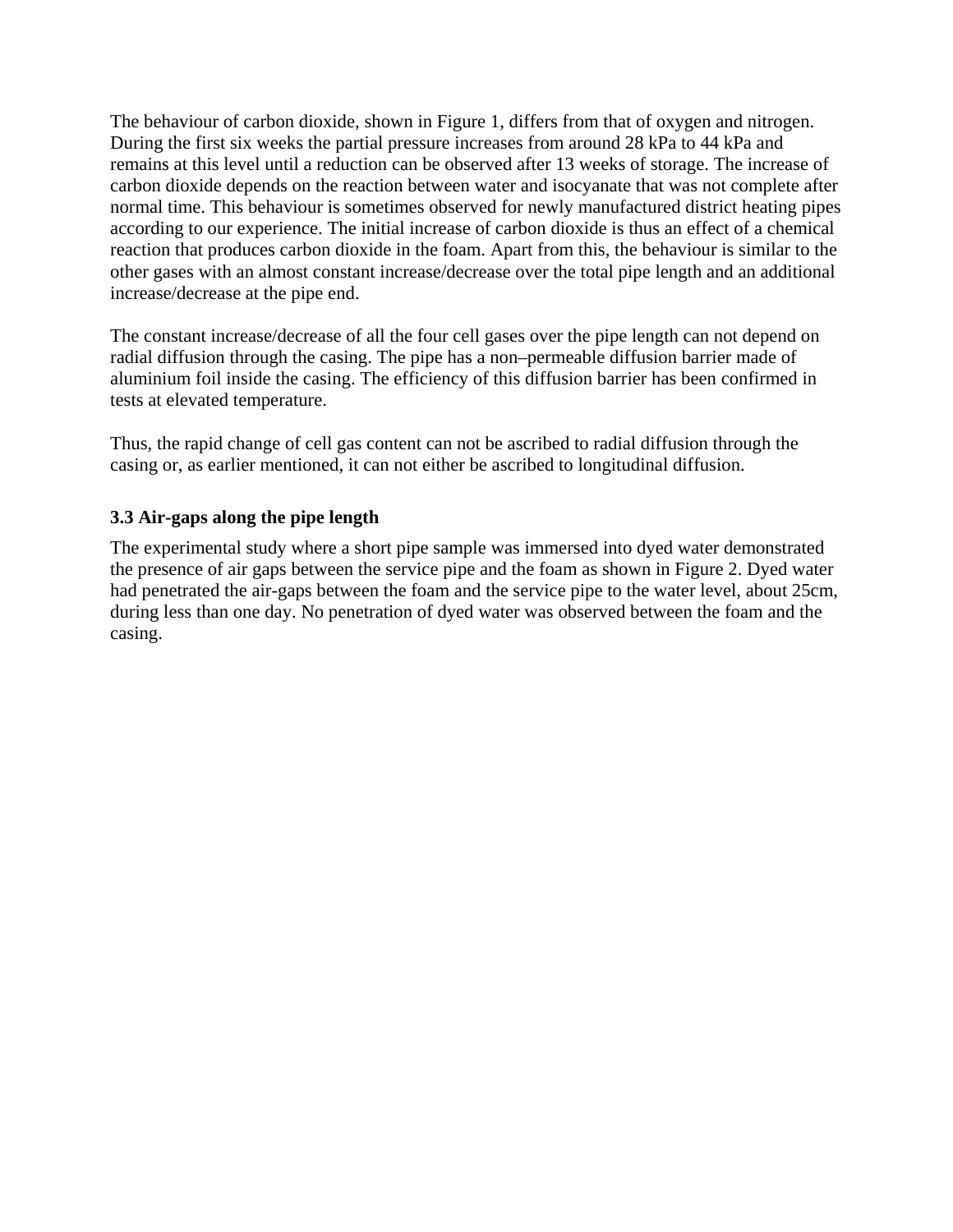



**Figure 2.** Semi-flexible polyurethane foam peeled off the casing and divided into two half pipes, shown along the pipe (above) and from the short end (below). The extension of the air-gaps between the service pipe and the insulation is illustrated by the dyed areas (dark coloured areas) on the left half pipe. Notice also the shiny surface of the copper pipe which indicates that the adhesion to the foam was imperfect.

The experimental set up with the immersed pipe is shown to the right.

The maximal effect of radial diffusion of cell gases through the air-gaps between the service pipe and the foam has been estimated. It was assumed that all the surface of the foam surrounding the service pipe was open to diffusion to air. Equations describing a step-change in concentration regarding a slab were used [5].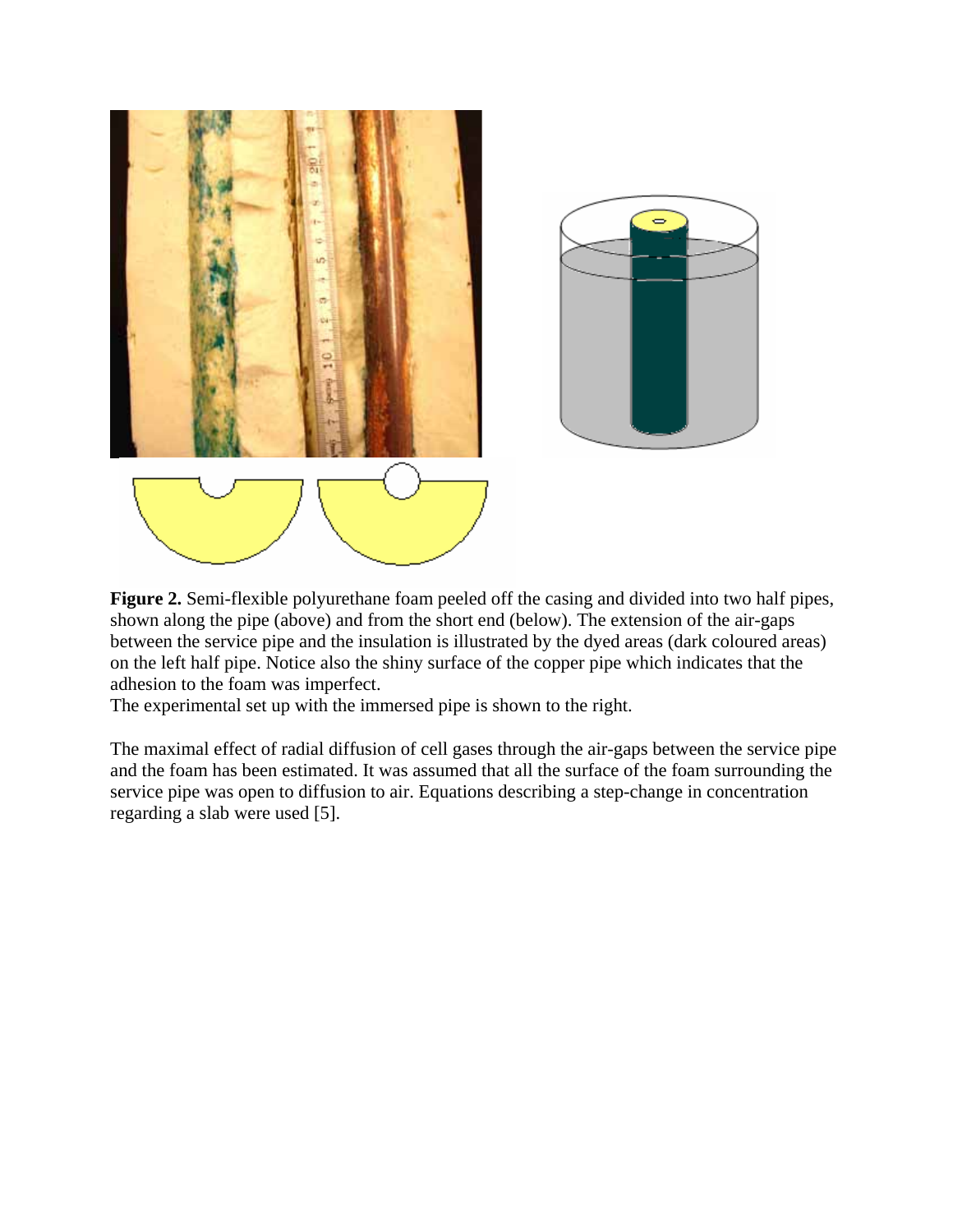

**Figure 3**. The partial pressure of nitrogen in a cross section of the semi-flexible polyurethane foam after storage at room temperature during 44 weeks. The foam surface surrounding the copper pipe is assumed to be completely open to diffusion of air. The initial partial pressure of nitrogen was assumed to be 3 kPa.

If there was no adhesion between the service pipe and the foam, the average partial pressure of nitrogen would be about 40 kPa after 44 weeks of storage as seen in figure 3. The measured partial pressure of the nitrogen was about 20 kPa, as showed in figure 1. A comparison of these cases indicates that the adhesion between the service pipe and the polyurethane foam was imperfect, but the connection was not totally open to diffusion. It can thus be concluded that there are air-gaps between the foam and the service pipe in the flexible pipe construction. The fast diffusion of gases and consequently ageing of the flexible pipe is primarily due to the presence of these air-gaps.